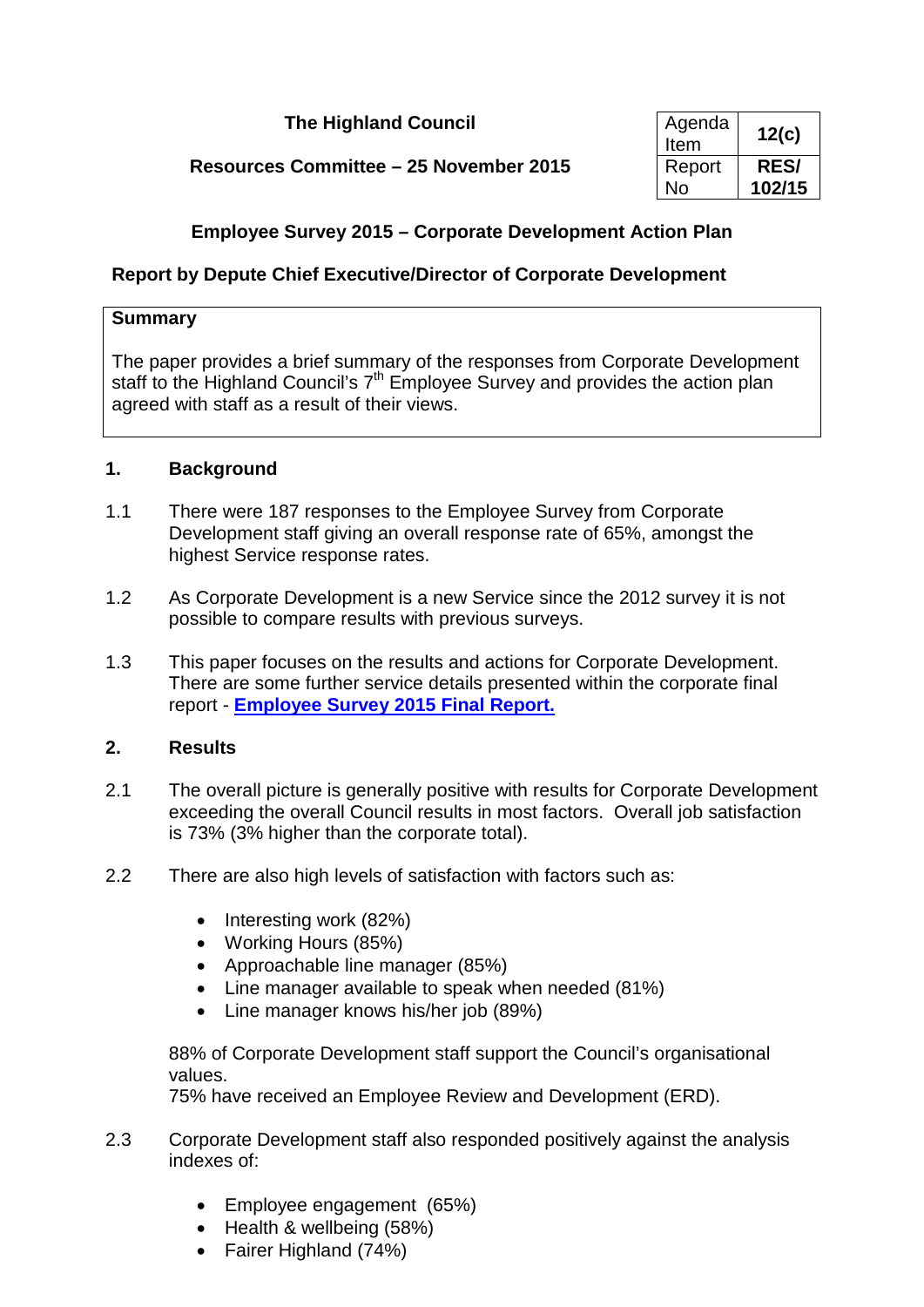2.4 Whilst the results for Corporate Development were generally very encouraging with high satisfaction levels in many areas, the results also identify areas where staff still have concerns. These are factors that have scored lower and/or been identified by staff as important to them.

|                                                  | <b>CD</b> | <b>Council</b> |
|--------------------------------------------------|-----------|----------------|
| Job security                                     | 53%       | 65%            |
| <b>Sufficient resources</b>                      | 51%       | 43%            |
|                                                  |           |                |
| Morale in the workplace                          | 43%       | 46%            |
| Feeling valued and recognised                    | 55%       | 51%            |
| Manager does something about the pressure I come | 58%       | 48%            |
| under                                            |           |                |
|                                                  |           |                |
| Manager discusses my training and development    | 58%       | 54%            |
| needs                                            |           |                |
| Receiving sufficient training to do your job     | 55%       | 54%            |
| Career development                               | 31%       | 40%            |
| Making best use of skills and abilities          | 53%       | 59%            |
| Feedback on performance                          | 49%       | 49%            |
| Manager acts on my ideas and suggestions         | 54%       | 52%            |
|                                                  |           |                |
| Senior managers keep employees informed          | 43%       | 45%            |

| Preferred methods of communication:          |     |      |
|----------------------------------------------|-----|------|
| Personal contact from immediate line manager | 48% | 36%  |
| e-mail                                       | 46% | .53% |
| Team Briefings (face-to-face)                | 42% | 30%  |

## **3. Development Themes and Actions**

- 3.1 A working group was set up with cross-Service representation led by the ICT Operations Manager. Group members took detailed contributions from their section of the Service to inform the Action Plan.
- 3.2 As a result of the analysis of the results and staff feedback, a number of key themes were agreed that cut across all parts of the Service:
	- Valuing and Listening to Staff
	- Communication
	- Staff Empowerment
	- Effective Leadership and Management
	- Learning from each other

The full Action Plan is in **Appendix 1.**

- 3.3 The Action Plan was then circulated to all Corporate Development staff and trade union representatives for final comment.
- 3.4 A key principle for the Action Plan is that it is achievable, visible and focussed and reflects the views of all staff in the Service. The actions set out an overall approach to create a culture in the Service that values staff and leads to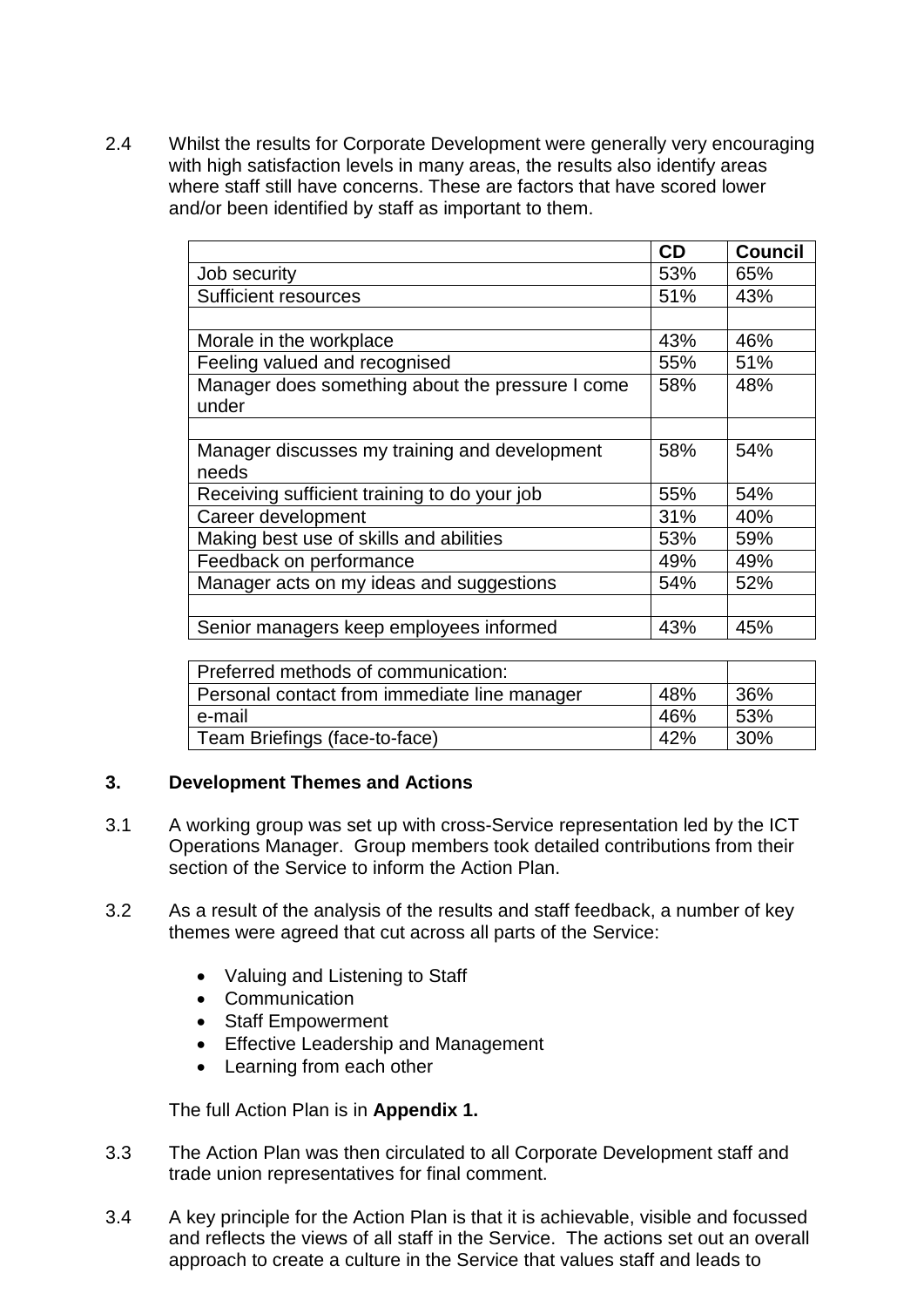improved satisfaction and results. The actions will be tracked at Service management meetings and a progress report taken to Resources Committee at the end of 2016.

3.5 In addition to the action plan for the Corporate Development Service each Head of Service will also take forward actions to address any specific issues within their Service.

#### **4. Implications**

#### 4.1 Gaelic

49% of Corporate Development staff state that they are supportive of the Council's promotion of the Gaelic language and culture. The Gaelic Development Manager will deliver a more detailed survey of staff's Gaelic abilities and needs later this year.

#### 4.2 Equalities

Responses to the questions in the survey are analysed by most of the protected characteristics and the data will be examined to identify whether there are any specific issues to be addressed.

#### 4.3 Other

There are no resource, legal, risk, climate change/ carbon clever or rural implications from this report.

### **5. Recommendations**

The Resources Committee is asked to:

- a) Note the results of the Corporate Development staff response to the 2015 Employee Survey
- b) Note the Action Plan agreed with staff to address specific areas for improvement
- c) Note that the plan will be tracked by the Service Management Team and progress will be reported to Resources Committee towards the end of 2016.

Designation: Depute Chief Executive/Director of Corporate Development

Date: 13 November 2015

Author: Cathy Christie, Learning & Development Manager

Background Papers: [Employee Survey 2015 Final Report](http://dev-highland.dev.jadu.net/intranet/tdtintra/employee-survey/2015-e-surv/Report_9607_v3.doc)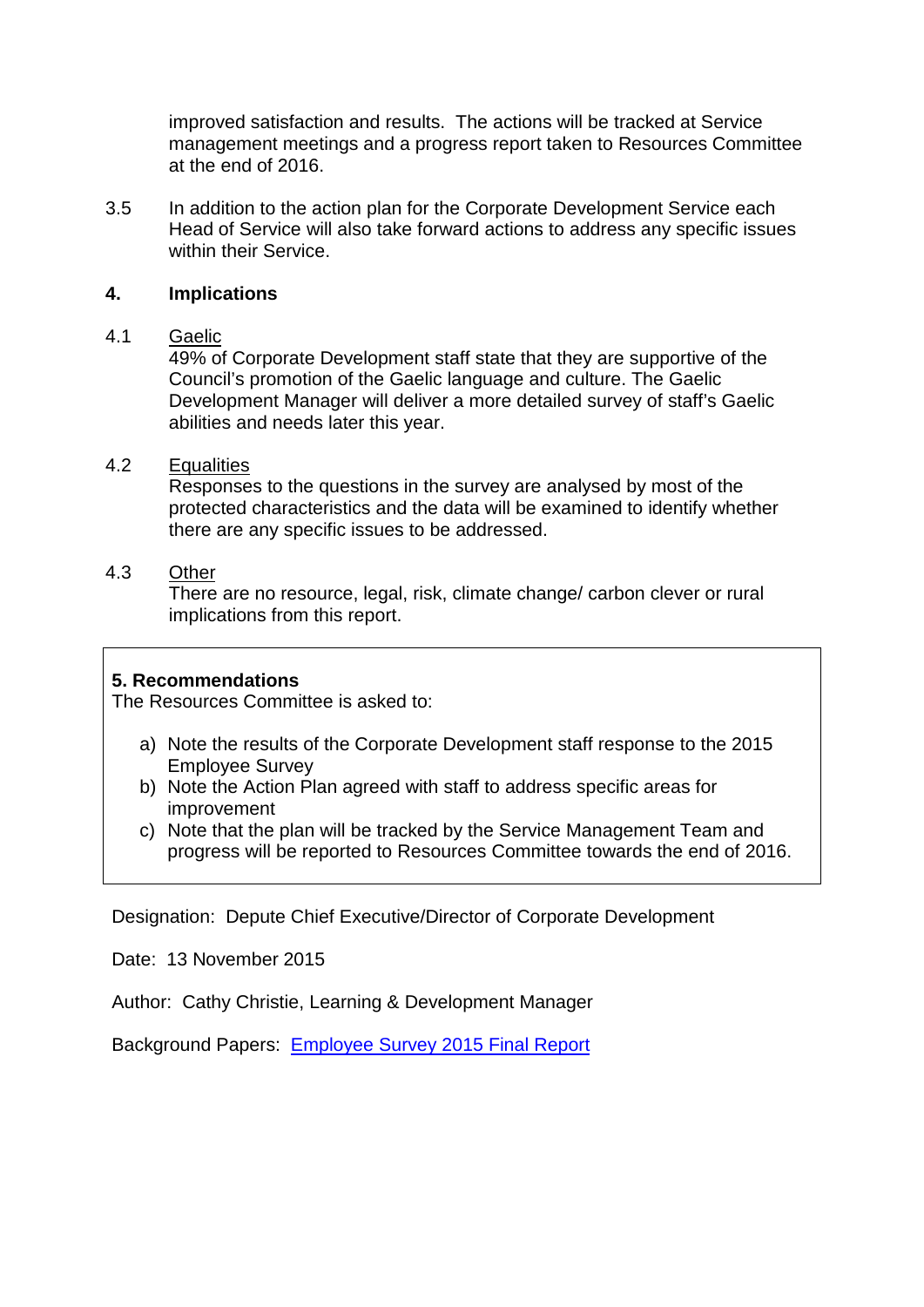## **Corporate Development Service Employee Survey Action Plan 2015/2016**

| <b>Action Area and Identified Improvements</b>                                                                                                                                                                                                                                                                                                                                                                                                                       | <b>Accountable</b>             | <b>Responsible</b> | <b>By when</b> |
|----------------------------------------------------------------------------------------------------------------------------------------------------------------------------------------------------------------------------------------------------------------------------------------------------------------------------------------------------------------------------------------------------------------------------------------------------------------------|--------------------------------|--------------------|----------------|
| <b>Valuing and Listening to Staff</b><br>ERDs to be completed for all staff - ERD purpose to be re-<br>positioned – take focus away from paperwork and annual review<br>and turn it into something more meaningful for staff and more<br>embedded in the day job. The ERD should be a regular<br>conversation with staff - more than 1 session per year. Realistic<br>expectations should be set about training budgets.                                             | Director and all<br><b>HoS</b> | All Line Managers  | April 2016     |
| <b>Communication</b><br>Continue to Commit to Team Briefings - use best practice that<br>exists in the Service already, e.g. Customer Services, especially for<br>remote staff. For HQ staff face-to-face contact should be the norm.<br>Team leaders should commit to scheduling regular meetings.                                                                                                                                                                  | Director and all<br>HoS        | All Team Leaders   | November 2015  |
| Commit to Openness – encourage the freedom to keep everyone<br>informed but also more 2-way communication - not just briefing but<br>staff engagement. This requires trust and a willingness to listen.                                                                                                                                                                                                                                                              | Director and all<br>HoS        | All Managers       | January 2016   |
| <b>Staff Empowerment</b><br>Effective Delegation - move away from micro-management and<br>$\bullet$<br>direction of approach/methods. Move towards trust and a focus on<br>results. The emphasis should be on encouraging staff to think and<br>to make decisions within clear lines of responsibility and<br>accountability. Encourage staff to be flexible in how they deliver<br>results - it's the end that matters rather than the process of getting<br>there. | Director and all<br><b>HoS</b> | All Managers       | January 2016   |